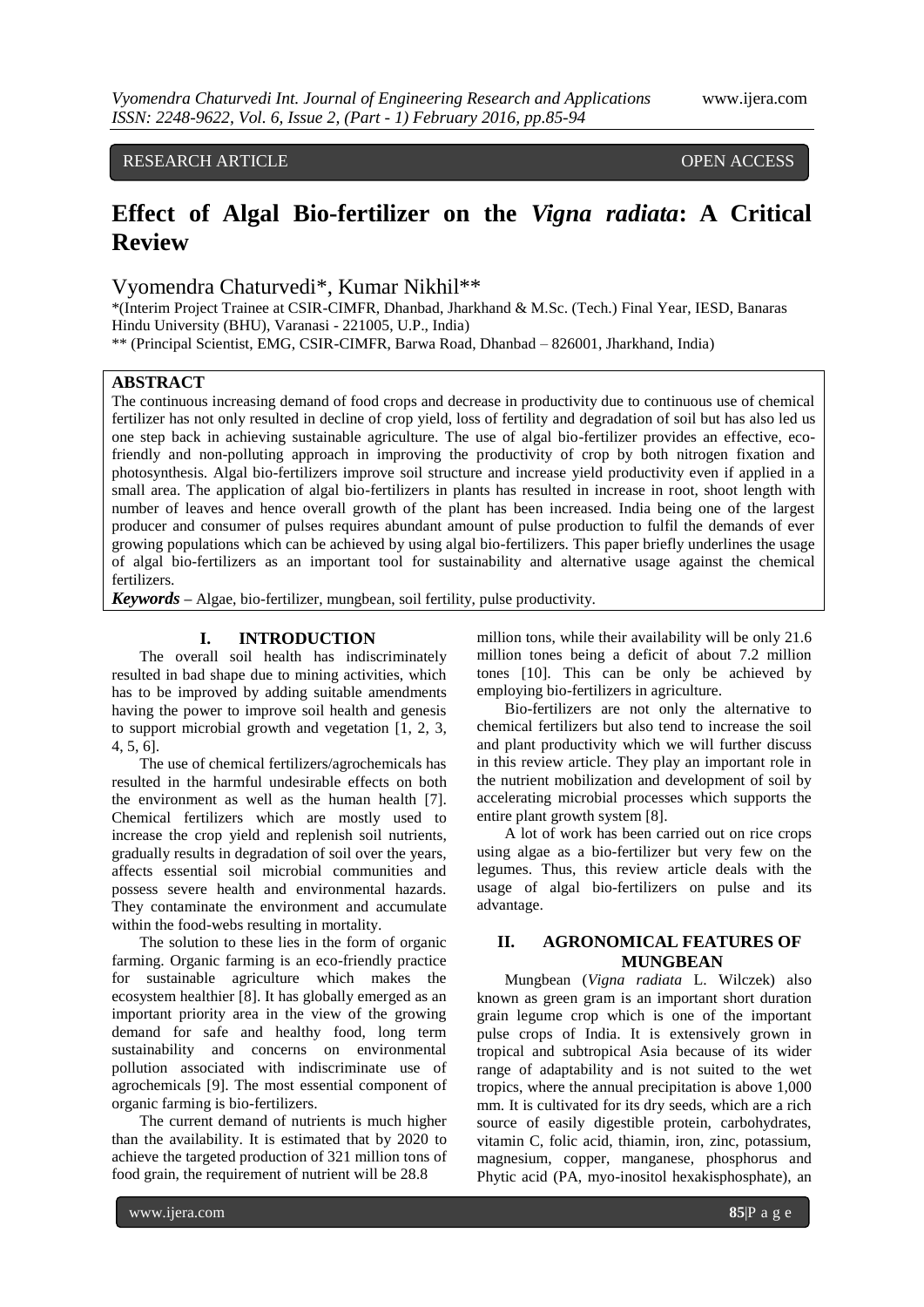anti-nutritional factor that is the main storage form of organic phosphorus [11, 12].

Mungbean is a popular cereal based diet which is easily digestible, palatable, nutritive, and nonflatulent than other pulses in the country. It is rich in digestible protein { $(25 - 28%)$  by virtue of N<sub>2</sub> fixation machinery [12, 13]}, oil (1.0 - 1.5%), fiber (3.5 - 4.5%), ash (4.5 - 5.5%) and carbohydrates (62-65%) on dry weight basis. It is the third most important pulse crop in India and shares 15% (3.5 Mha) of the national pulse crop area and 8.5% (1.2 million ton) of the total pulse production. It not only plays an important role in human diet but also in improving the soil fertility by fixing the atmospheric nitrogen [14].

## **2.1. Cultivation of mungbean**

The best soil for cultivation of mungbean is loam soil with good drainage. However it can be cultivated in various kinds of soils including the light sandy soil (Rajasthan) to heavy black loam soil of cotton (Madhya Pradesh) and red laterite soil (Southern India). Alkaline, saline or waterlogged soils are not suited for crop growth. Seedbed prepared for germination and establishment of crop should be made clods and weeds free by  $2 - 3$  ploughings followed by planking. In the sandy soil where termite infestation is common Carbaryl 5% powder should be mixed in the last stage of field preparation [15].

#### **III. BIO-FERTILIZERS**

Bio-fertilizers are the organic products containing living or latent cells of efficient strain of different types of microorganisms that have the ability to mobilize nutritionally important elements forms through biological stress [16]. They generally colonize in the rhizosphere or the interior of the plant and improve plant growth and yield.

Bio-fertilizers contains bacterial, fungal or algal strains and enhance the productivity of the soil by fixing atmospheric nitrogen [17] or by solubilizing soil phosphate or by stimulating plant growth for synthesis of growth promoting substances by increasing the availability of primary nutrients. They play main role in selective adsorption of immobile (P, Zn, Cu) and mobile (C, S, Ca, K, Mn, Cl, Br, and N) elements to plants [18].

Bio-fertilizers can be applied to seeds, soil, plant surfaces or composting areas with the objective of accelerating microbial processes which augment the availability of nutrients that can be easily absorbed by plants, harvesting the naturally available biological system of nutrient mobilization [19].

Bio-fertilizers can add 20-200 kg N  $ha^{-1}$  (by fixation) and increase crop yield by 10-50% [20]. The total production of bio-fertilizers in the country is 10,000 mt/annum and the production capacity is 18,000 mt/annum. The total Average annual

consumption of bio-fertilizers in the country is around 64g/ha [16].

They include: Symbiotic Nitrogen Fixers (Rhizobium spp.), Asymbiotic free Nitrogen Fixers, (Azotobacter, Azospirillum, etc.), algal bio-fertilizers (blue green algae or BGA in association with Azolla), phosphate solubilising bacteria, mycorrhizae, organic fertilizers and NPK (nitrogen, phosphorous and potassium) from organic sources, such as FYM (farm yard manure) can be used as a sole source or as a substitute for inorganic fertilizers [21].

## **3.1. Classification of bio-fertilizers**

Bio-fertilizers are broadly classified into 3 categories as shown in Fig. 1.

- a. Nitrogenous bio-fertilizers
- b. Phosphatic bio-fertilizers
- c. Organic matter decomposers

Nitrogen fixers such as *Rhizobium* - requires symbiotic association with the root nodules of legumes to fix nitrogen while others (*Azospirillum, Azotobacter, BGA*) can independently fix nitrogen independently. Phosphate solubilising microorganisms such as *Bacillus, Pseudomonas, Aspergillus* etc. secrete organic acids which enhance the uptake of phosphorus by plants by dissolving rock phosphate. Some others are phosphate mobilizers and Zinc Solubilizers [22]. But their effectiveness varies greatly, depending largely on soil condition, temperature and farming practices.



**Figure 1 Classification of bio-fertilizers**

#### **3.2. Methods of Bio-fertilizer application**

Bio-fertilizers can be applied via four methods [23].

- a. Seed treatment
- b. Soil treatment
- c. Seedling treatment
- d. Set treatment

## 3.2.1. Seed Treatment

Used for inoculation of cereals like rice, wheat, sorghum, maize etc. and oilseeds like groundnut, sunflower, mustard, safflower, pulses like cowpea, green gram, blackgram, soyabean etc. One packet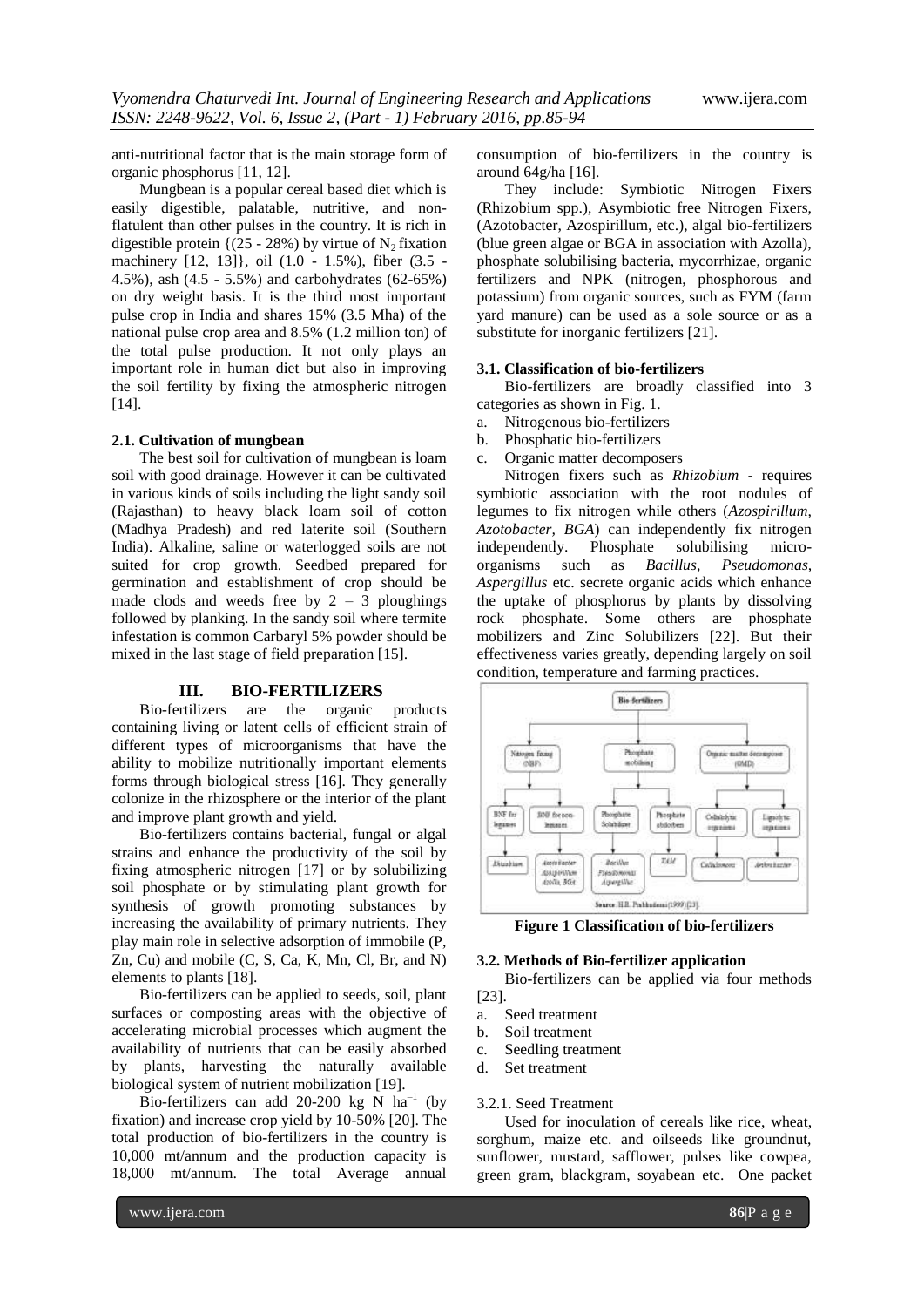(200g) is sufficient to treat 10-12 kg seed. On this basis the dose of bio-fertilizer per acre can be worked out, based on the seed rate. This is done as follows:

- Keep the seeds required for sowing one acre in a hep on a clean cemented floor or gunny bag.
- Prepare culture suspension by mixing 1 packet (200g) bio-fertilizer in approx. 400 ml of water (1:2).
- Sprinkle the culture suspension on the heap of the seeds and mix by hand so that thin coating is uniformly applied to the seeds.
- Spread the seeds under shade for drying and then sow.
- In place of water, rice glue (Kanji) can also be used for better results.

3.2.2. Set Treatment

 This method is generally recommended for treating the sets of sugarcane, cut pieces of potato and the base of banana suckers. This is done as follows:

- Prepare culture suspension by mixing 1 kg  $(5)$ packets) of bio-fertilizer in 40-50 litres of water.
- The cut pieces of planting material required for sowing one acre are kept immersed in the suspension for 30 minutes.
- The cut pieces are then dried in shade for some time before planting.
- The field is irrigated within 24 hours after planting.

 For set treatment, the ratio of bio-fertilizer to water is approximately 1:50.

## 3.2.3. Seedling Treatment

This method is recommended for crops like paddy, tobacco-tomato, chilly, onion, cabbage, cauliflower, etc. This is done as follows:

- Prepare the suspension by mixing 1 kg  $(5)$ packets) bio-fertilizer culture in 10-15 litres of water.
- Make small bundles of seedlings required for one acre.
- Dip the root portion of these seedlings in this suspension for 15-30 minutes and transplant immediately.
- Generally, the ratio of inoculants and water is 1:10 (approx.) i.e. 1 kg bio-fertilizer in 10 litres of water.
- For vegetables like chilly, tomato, cabbage, cauliflower, 1 packet of bio-fertilizer is sufficient for 0.1 ha land.

#### 3.2.4. Soil Application

This method varies crop to crop depending on its duration.

For a short duration (less than 6 months) crop, 10-15 packets (each of 200g) are mixed with 40-60 kg of well decomposed cattle manure or with 40-60 kg soil for one acre of land. The mixture of biofertilizer and cattle manure/soil sprinkled with water is then broadcasted into soil at the time of sowing or at the time of irrigation in standing crop. For long duration crop (perennial crop) 20 -30 packets of biofertilizer (each containing 200 g) are mixed with 80- 120 kg cattle manure or soil per acre.

## **3.3. Different bio-fertilizer used in India**

 The some of the commonly used bio-fertilizers in India are described in Table 1.

| Name                                                                                                                                             | Crops                                                                                                | Benefits                                                                                                      | Remarks                                                                                                                                                                                |
|--------------------------------------------------------------------------------------------------------------------------------------------------|------------------------------------------------------------------------------------------------------|---------------------------------------------------------------------------------------------------------------|----------------------------------------------------------------------------------------------------------------------------------------------------------------------------------------|
|                                                                                                                                                  | Suited                                                                                               | <b>Usually Seen</b>                                                                                           |                                                                                                                                                                                        |
| Rhizobium<br>strains                                                                                                                             | Legumes<br>like pulses,<br>groundnut<br>and<br>soya<br>bean.                                         | 10-35<br>$\%$<br>yield<br>increase, 50-<br>200 kg N/ha                                                        | Fodders<br>give<br>better results.<br>Leaves residual<br>N in the soil.                                                                                                                |
| Azotobacter                                                                                                                                      | Soil<br>treatment<br>for<br>non-<br>legume<br>crops<br>including<br>land<br>dry<br>crops.            | $10-15$<br>$\%$<br>yield<br>increase<br>$20 - 25$<br>adds<br>kg N/ha                                          | Also<br>controls<br>certain diseases.                                                                                                                                                  |
| Azospirillum                                                                                                                                     | Non-<br>legumes<br>like maize,<br>barley,<br>oats,<br>sorghum,<br>millet,<br>sugarcane,<br>rice etc. | $10-20$<br>$\%$<br>yield<br>increase                                                                          | Fodders<br>give<br>higher/ enriches<br>fodder response.<br>Produce growth<br>promoting<br>substances, it can<br>applied to<br>be<br>legumes as<br>$CO-$<br>inoculant.                  |
| Phosphate<br>Solubilizers<br>$\phi$ there are two<br>bacterial<br>and<br>fungal<br>two<br>species in this<br>$\frac{\text{group}}{\text{group}}$ | Soil<br>application<br>for<br>all<br>crops.                                                          | 5-30 % yield<br>increase                                                                                      | Can be mixed<br>with<br>rock<br>phosphate.                                                                                                                                             |
| BGA<br>and<br>Azolla                                                                                                                             | Rice/wet<br>lands                                                                                    | 20-30<br>kg<br>N/ha. Azolla<br>give<br>can<br>biomass<br>up<br>to $40-50$ tons<br>can fix 30-<br>100 kg N/ha. | Reduce<br>soil<br>alkalinity, can be<br>used for fishes as<br>feed. They have<br>growth hormonal<br>effects.<br><b>TNAU</b><br>developed<br>has<br>high<br>yielding<br>Azolla hybrids. |
| Mycorrhizae<br>(VAM)                                                                                                                             | Many<br>trees, some<br>crops,<br>and<br>some<br>ornamental<br>plants.                                | $30-50$<br>$\%$<br>yield<br>increase<br>enhances<br>uptake of P,<br>Zn,<br>and<br>Water.                      | Usually<br>inoculated<br>to<br>seedlings.                                                                                                                                              |

Table 1 Common bio-fertilizer used in India Benefits Remarks

Source: Marichamy and Aananthi, 2014 [24].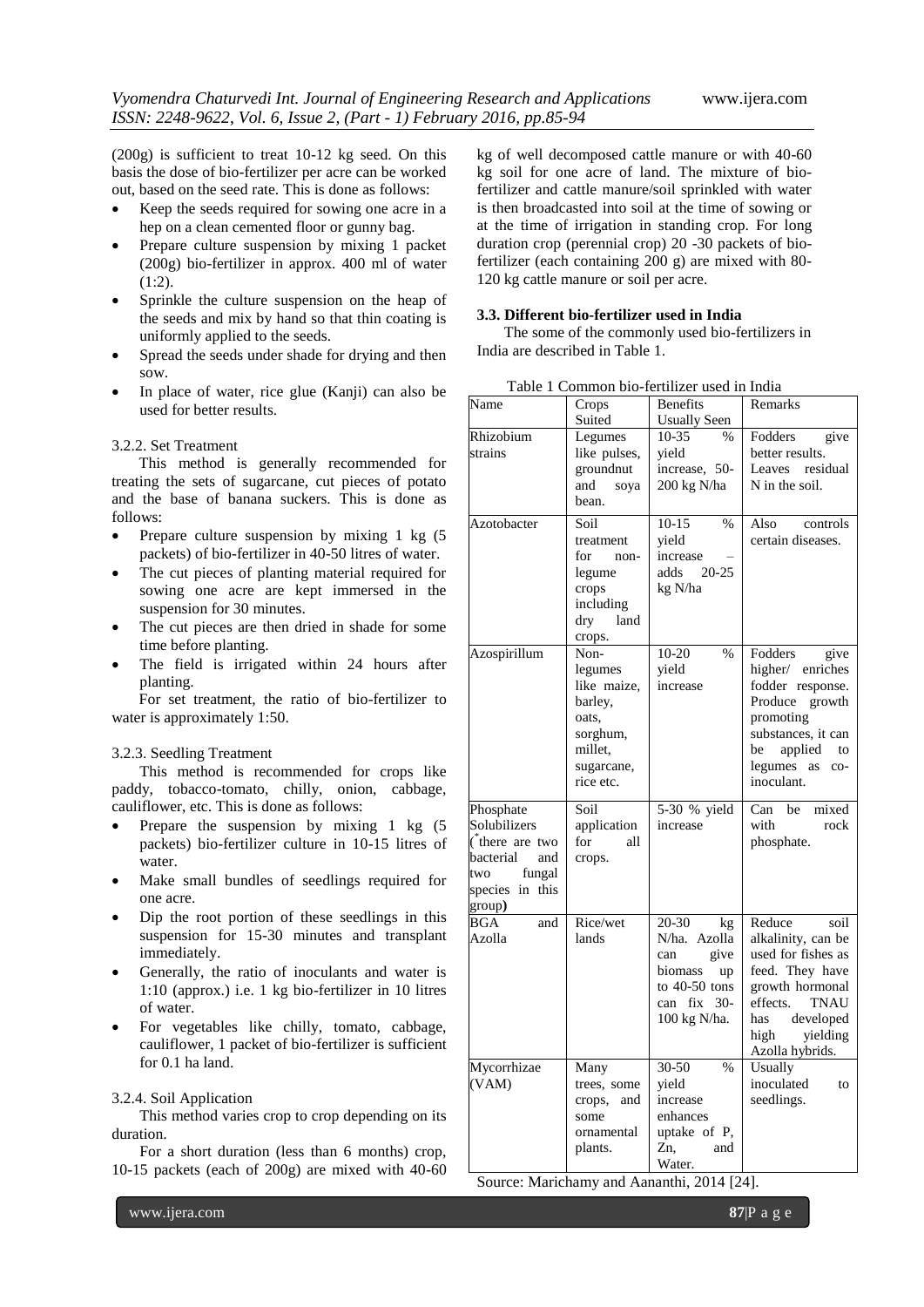#### **IV. ALGAE AS A BIO-FERTILIZER**

Algae constitutes a polyphyletic group of photosynthetic organisms that include both prokaryotic cyanobacteria and eukaryotic organisms with wide morphological and biochemical diversity. They are green cell factories that convert light,  $CO<sub>2</sub>$ , and nutrients (both organic and inorganic) into myriad molecules of high economic value [25, 26, 27, 28, 29, 30, 31, 32, 33]**.** Further, algae have high solar conversion (photosynthetic) and carbon dioxide-capturing efficiency compared to terrestrial plants, leading to a higher surface area productivity in terms of biomass and metabolites. The main industrial attractions of algae are their ability to grow with minimum freshwater inputs and utilize lands that are otherwise agriculturally non-productive. The ability to survive in polluted wastewaters containing high quantities of nutrients such as nitrogen, phosphorous, and heavy metals [34]. They are helpful in water purification to some extent [33, 35, 36, 37, 38, 39].

It has been estimated that about 200,000-800,000 species exist on earth, of which about 35,000 species are already described in literature [40]. *Cyanobacteria/BGA (Chrococcus, Phormidium, Anabaena, Aphanocapra, Oscillatoria), Azolla, Chlorella, Chlamydomonas* are prominent ones*.*

Nitrogen fixing BGA includes filamentous BGA such as *Nostoc, Anabaena*, etc., and non-filamentous BGA include *Chrococcus*. Filamentous BGA N<sub>2</sub>fixing occurs in heterocyst, which are morphologically distinct, functionally specialized cells.

The technological principle of BGA as biofertilizer is based on nitrogen fixation of filamentous BGA, in which inorganic nitrogen  $(N_2)$  from the air can be converted into organic nitrogen which can be utilized by higher plants. In addition, photosynthesis of micro-algae can use carbon dioxide and water to generate monosaccharides and oxygen in the chloroplasts.

Based on the growth habit of BGA, they are used either as air dried or dried method to save BGA. The wet BGA were dried in oven  $35-40$  °C. This method is not only easy to operate and also ensure a high germination rate [40].

Dry algae acts as an organic material so it can hold nutrient inside it and supply it to plants by capillary action for a longer duration whereas most chemical fertilizer dissolve in water and settle down deep in earth due to which nutrient get unavailable to plants after a certain time period, it increases the water holding capacity of soil and increase the inter molecular space between soil molecule due to which proper aeration is supplied to root system [41].

BGA (also called cyanobacteria) are an ancient group of unique prokaryotic organisms with the ability to perform mutually compatible functions like

nitrogen fixation and photosynthesis. They play an important role in maintenance and build-up of soil fertility. BGA are the diverse group of photosynthetic prokaryotes growing frequently in rice fields, which are known to fix atmospheric nitrogen and convert insoluble phosphorus into soluble form [42].

They comprise of about 150 genera and more than 2000 species. A substantial number of cyanobacteria are terrestrial. Species of cyanobacteria (Cyanophyceae) representing 38 genera have been reported to be soil inhabitants. They are often the dominant microalgae in soils. Many cyanobacteria carry out photosynthesis and can grow only in the presence of light (obligate photoautotrophs) but some species can grow on certain substrates in darkness (facultative heterotrophs) [43].

Cyanobacteria have been reported to play an important role in improving soil aggregation in paddy fields. A number of studies establish the potential of cyanobacteria for bioamelioration of soils and enhancing crop yield [41]. In a study it was observed that soils with Cyanobacterial cover produces organic matter, which increases soil TOC along with producing more water stable soil aggregates. Better soil aggregation in bio-fertilizer treated soils may be attributed to polysaccharides produced by the algae. Diazotrophic cyanobacteria which are photoautotrophic and  $N_2$  fixing microorganisms improve crop production by acting as natural fertilizers as they increase both carbon and nitrogen status of soils [44].

Azolla-Anabaena can be utilized as a biofertilizer on rice and many other crops, an animal feed, a human food, a medicine, and a water purifier. It may also be used for the production of hydrogen fuel, the production of biogas, the control of weeds, the control of mosquitoes, and the reduction of ammonia volatilization that accompanies the application of chemical nitrogen fertilizer [45].

# **V. ALGAL BIO-FERTILIZER AS A SOIL CONDITIONER**

## **5.1. As a source of organic matter**

Algae also act as an important source of organic matter in soil. The organic matter formed from the death and decay of algae may get mixed in the soil and mucilage acts as binding agent for soil texture, thereby increasing the humus content and making it more habitable for other plants after some years. Humus accumulation is also important for moisture retention [46].

#### **5.2. In uptake of P and N**

Cyanobacteria also consist of some soil phosphate solubilizing species. Phosphorus is the second important nutrient after nitrogen for plants and microorganisms. Algae immediately excrete the extracellular phosphatases under the P limited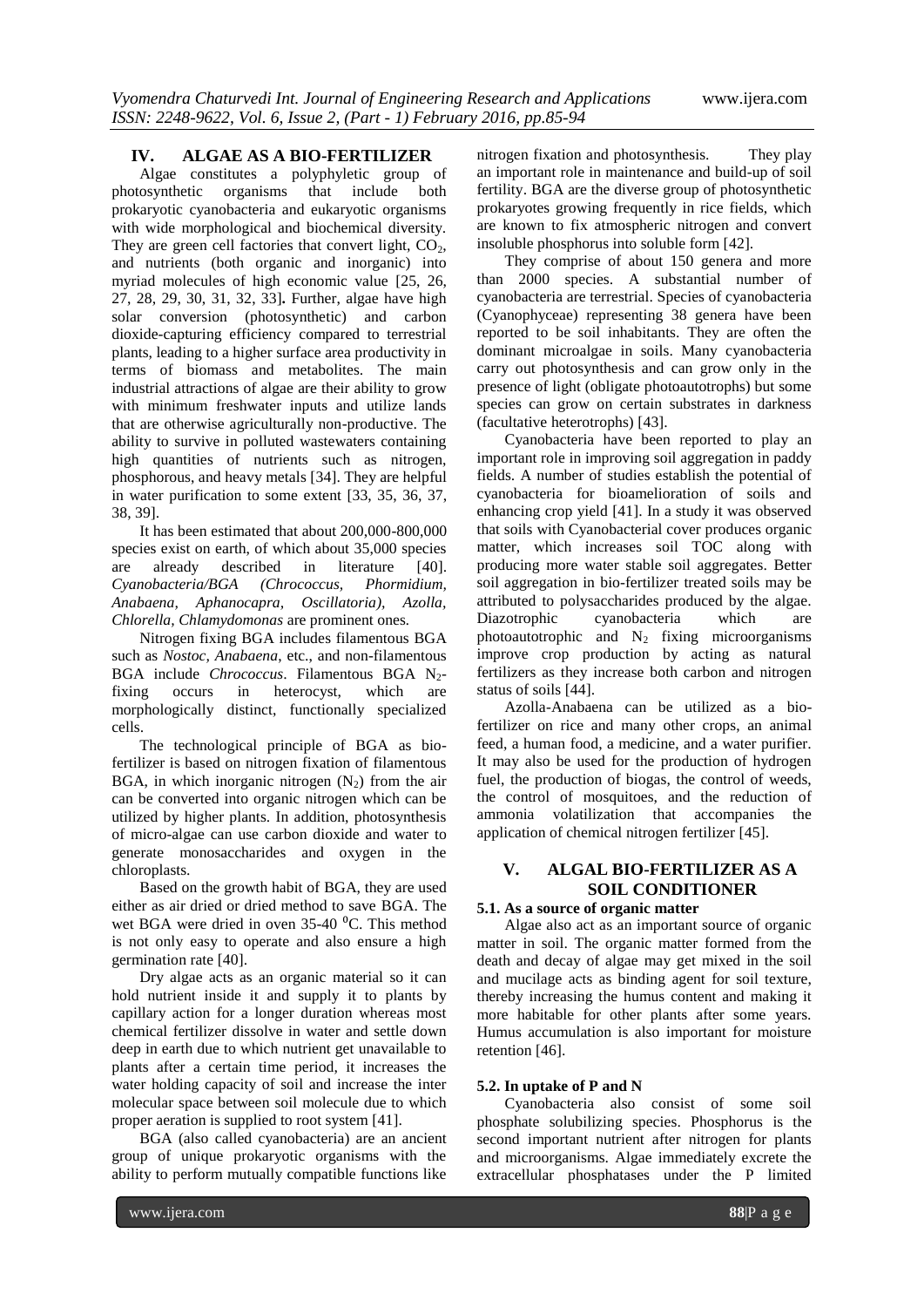conditions. They can also excrete other compounds and change the pH of their surroundings, which in turn can render adsorbed P available. In addition, algae can store resources like P in excess of their immediate needs [46].

## **5.3. Production of extracellular substances**

They benefit plants by producing growthpromoting regulators (the nature of which is said to resemble gibberellin and auxin), vitamins, amino acids, polypeptides, antibacterial and antifungal substances that exert phyto-pathogen biocontrol and improve soil structure and exo-enzyme activity [46].

## **5.4. Nitrogen fixation**

Cyanobacteria are widely used in rice fields throughout the Asia, where their enhancement of soil fertility occurs by means of biological nitrogen fixation (which is called as Algalization [47]) in place of N-rich fertilizers.

The action of algae as a bio-fertilizer includes:

- a. Increase in soil pores with having filamentous structure and production of adhesive substances [48].
- b. BGA produce Auxin, Indole acetic acid and Gibberellic acid, vitamins, amino acids [49] and are able to fix 20-30 kg N/ha in submerged rice fields, as they are abundant in paddy, therefore, also referred as "paddy organisms" [10].
- c. They contribute significant amounts of P, K, S (sulphur), Zn (zinc), Fe (Iron), Mb (molybdenum) and other micronutrient to the soil [10].
- d. Increase in water holding capacity through their jelly structure [47].
- e. Increase in soil biomass after their death and decomposition [50].
- f. Decrease in soil salinity [50].
- g. Preventing weeds growth [50].
- h. Increase in soil phosphate by excretion of organic acids [48].

## **VI. ALGAL BIO-FERTILIZER FOR MEASUREMENT IN GROWTH, BIOMASS, CROP YIELD AND PRODUCTION**

The beneficial effects of use of cyanobacterial inoculation as a bio-fertilizer is reported on a number of crops such as barley, oats, tomato, radish, cotton, sugarcane, maize, chili and lettuce, wheat [48] .

But the majority of research of algae as a fertilizer is been done in the rice crops.

#### **6.1. Paddy**

The Field experiments put into practice over the last two decades under the all India Coordinated research trials, using rural oriented BGA bio-fertilizer

developed at Indian. Agricultural Research Institute (IARI), New Delhi, have shown that BGA can provide 25-30 kg N/ha/season and an increase of up to 30% of the paddy crop yield [51].

The treatment of paddy crops with bio-fertilizer (Azolla and BGA) resulted in highest plant height 91.8 cm at 105 days, number of grain average value 893 grain and increase percentage yield 14.77% of bio-fertilizer treated plant over the control whereas the Chemical fertilizer treated plant resulted in plant height of 84.7 cm at 105 days, number of grain average value 610 grain and increase yield percentage 7.98% over the control. The number of grains present on a single plant was the highest for treatment with Bio fertilizer compared to Chemical fertilizer treatment. The final plants height, numbers of grain value average and increase yield percentage were lowest in chemical fertilizer treated plants [52].

Upon introduction of Azolla in paddy field, it resulted in increase of yield of paddy from 21% to 34% due to green manuring and 15% to 23% increase due to dual cropping [16].

#### **6.2. Maize**

The effect of three species of red marine algae (*Laurencia obtusa*, *Corallina elongata* and *Jania rubens*) was evaluated as bio-fertilizer to enhance growth of Maize (*Zea mays* L.) plants. After 60 days it was observed that the application of *Laurencia obtusa* + *Jania rubens* caused 48.21% increase in plant length, 61.84% increase in potassium content and increase in leaves number in comparison to other treatments. Application of *Laurencia obtusa* + *Corallina elongata* caused 90.86% increase in plant fresh weight. Application of algae mixture resulted in 72.41% increase in plant dry weight and 73.97% increase in phosphorus content. However, application of *Jania rubens* alone caused 129.23% increase in the plants nitrogen content compared with control [53].

#### **6.3. Black Gram**

When Vigna mungo (L.) Hepper commonly known as black gram seeds were treated with biofertilizer, Azotobacter sp., it showed better and significant result compared to untreated control in terms of both morphological (such as number of leaves, breadth of leaves, total length of plant, shoot and root length) and biological parameters including chlorophyll content, carbohydrate content, protein content [54].

#### **6.4. Soil Conditioner**

Giant Kelp (an algal species) is also used as a fertilizer with a combination of other fertilizer which provides high value of nutrients needed by the plants. This is commonly practiced in pacific coast of North America. Kelp fertilizer comes in liquid, soluble powder and solid forms. It provides all the major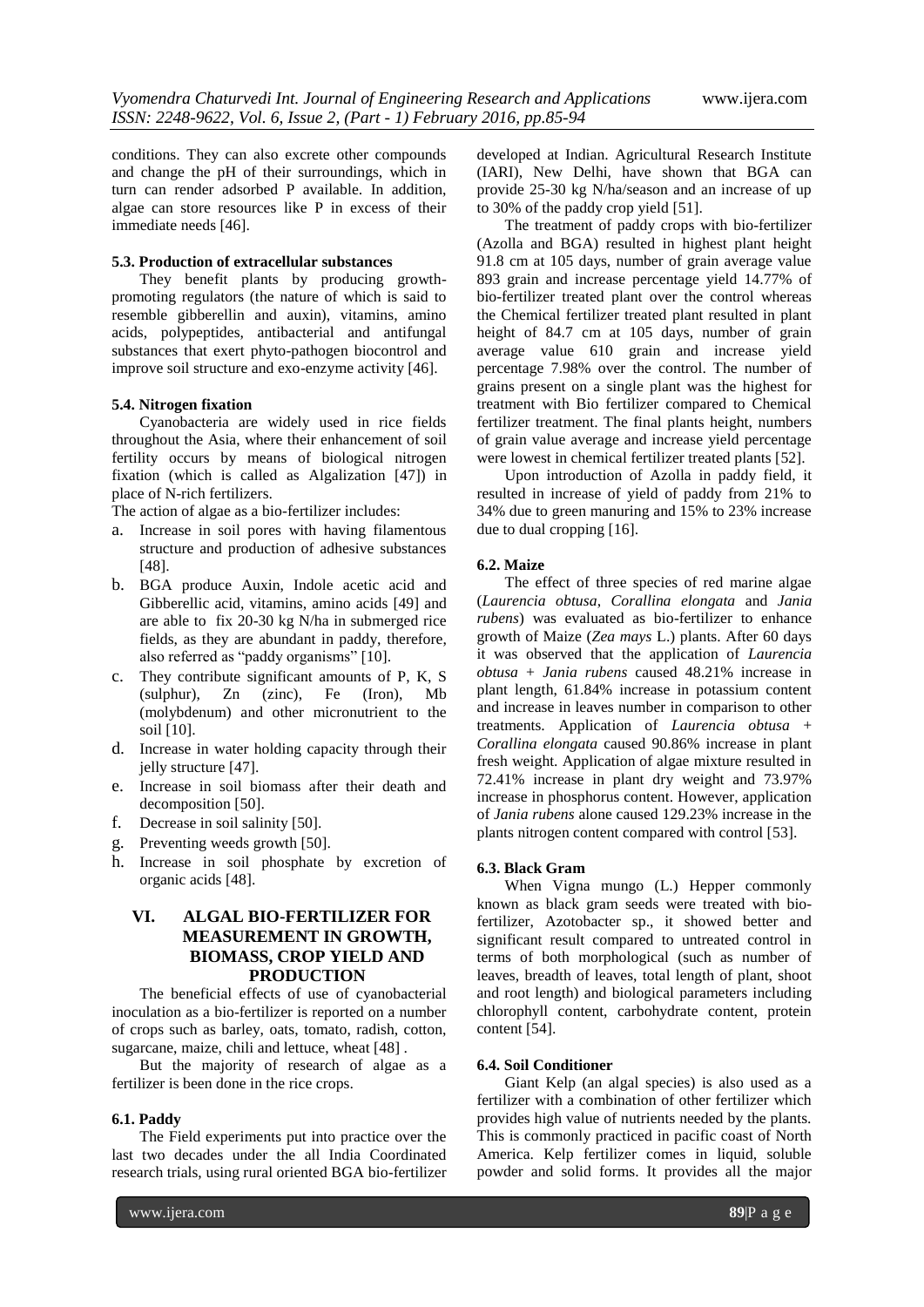nutrients including 2.5 lbs. of potassium which is a major plant nutrient. BGA also increases the yield, weight and oil content and inducing resistance to *Tikka* disease in ground nut plant. Dry algae is an organic material which act as humus for the soil which helps in binding the soil, hold nutrient inside it and supply to plants by capillary action for a longer duration, increases the water holding capacity of soil and increase the inter molecular space between soil molecule due to which proper aeration is supplied to root system and hence makes it more beneficial to use as bio fertilizer in comparison to chemical fertilizers [41].

## **VII. FUTURE SCOPE**

Bio-fertilizers have shown great potential as supplementary, renewable and environmental friendly sources of plant nutrients and are an important component of Integrated Nutrient Management (INM) and Integrated Plant Nutrition System (IPNS). The use of algae as bio-fertilizer is based on renewable source of energy which does not pollute the environment and increases the crop yield in comparison to the agrochemicals.

Besides this, algae also acts as an important tool for mitigation of greenhouse gas by amplifying  $CO<sub>2</sub>$ sequestration in rice field and keeping the organic carbon in soil for a long time to achieve carbon emission reduction, thus acting as a biological source for sequestration of  $CO<sub>2</sub>$ , bio-indicator of pollution.

Algae also acts as a potential source of biofuel production. Bio fuel currently make up 3.1% of the total road transport fuel in the U.K. or 1,440 million liter. Conventional Bio fuel are likely to produce between 3.7 and 6.6% of the energy needed in road and rail transport, while advanced biofuel could meet up to 4.3% the U.K's renewable transport fuel target by 2020 [55]. Hence algal biofuel can replace the need of fossil fuel and arise as a renewable source of energy.

Hence more research is needed to be done in use of algae as a bio-fertilizer, biofuel and pollution mitigation tool.

## **VIII. CONSTRAINTS**

- Unavailability of appropriate, efficient strains and suitable carrier [40, 56].
- Inadequate and inexperienced staff and lack of awareness of farmers [56, 57].
- Seasonal and unassured demand [56, 57].
- Resource constraint.
- Limited resource generation for bio-fertilizer production.
- Unavailability of suitable carrier resource constraint [57].
- Lack of quality assurance and limited resource generation for bio-fertilizer production [56].
- Soil and climatic factors and inadequate experienced staff [56, 57].
- Native microbial population, faulty inoculation techniques and mutation during fermentation [56, 58].
- Higher implementation costs [58].
- Extensive and long term application may result in accumulation of salts, nutrients, and heavy metals that could cause adverse effects on plant growth, development of organisms of the soil, water quality, and human health [58].
- Large volumes are required for land application due to low contents of nutrients, in comparison with chemical fertilizers [58].
- Nutritional deficiencies could exist, caused by the low transfer of micro and macronutrients [58].

## **IX. ECONOMICS**

The growth of algae largely depends on the temperature and pH of it's surrounding since the biological activity ceases after the optimum temperature is reached. Abundant algal growth can be observed during the post-monsoon period whereas minimal growth is observed during the summer or pre-monsoon season [31]. Excess of nutrients, more than that what is required for algal growth can result in algal blooms which can be toxic. So while using along with NPK special care has to be taken of concentration of phosphates otherwise instead as acting as a bio-fertilizer algae may act as an environmental pollutant.

Algal inoculation in small quantity requires culturing in a growth media in laboratory but for large scale commercial requirement it may be little expensive. For requirement in paddy fields no additional inoculation is required since once applied in paddy field it replicates in its own. A recent study showed that Cyanobacteria can compensate about 50 % of recommended doses of N, P, and K [59].

The current demand of sustainable agriculture has paved the way for bio-fertilizers usage and its advantage over the chemical fertilizers has raised the awareness among the farmers (though it still has to make progress) which is resulting in the commercial production of bio-fertilizers by Govt. of India due to less consumption of energy needs for plant setup [60].

Nationalized banks have started their Hi-Tech agricultural programme providing loan to entrepreneurs to start their own production unit. This low cost technology has also been encouraged by the government of India by providing a subsidy of upto 20 lakh rupees to setup the production unit of 150 metric tons per annum capacity. The success of the project entirely depends on the economic viability.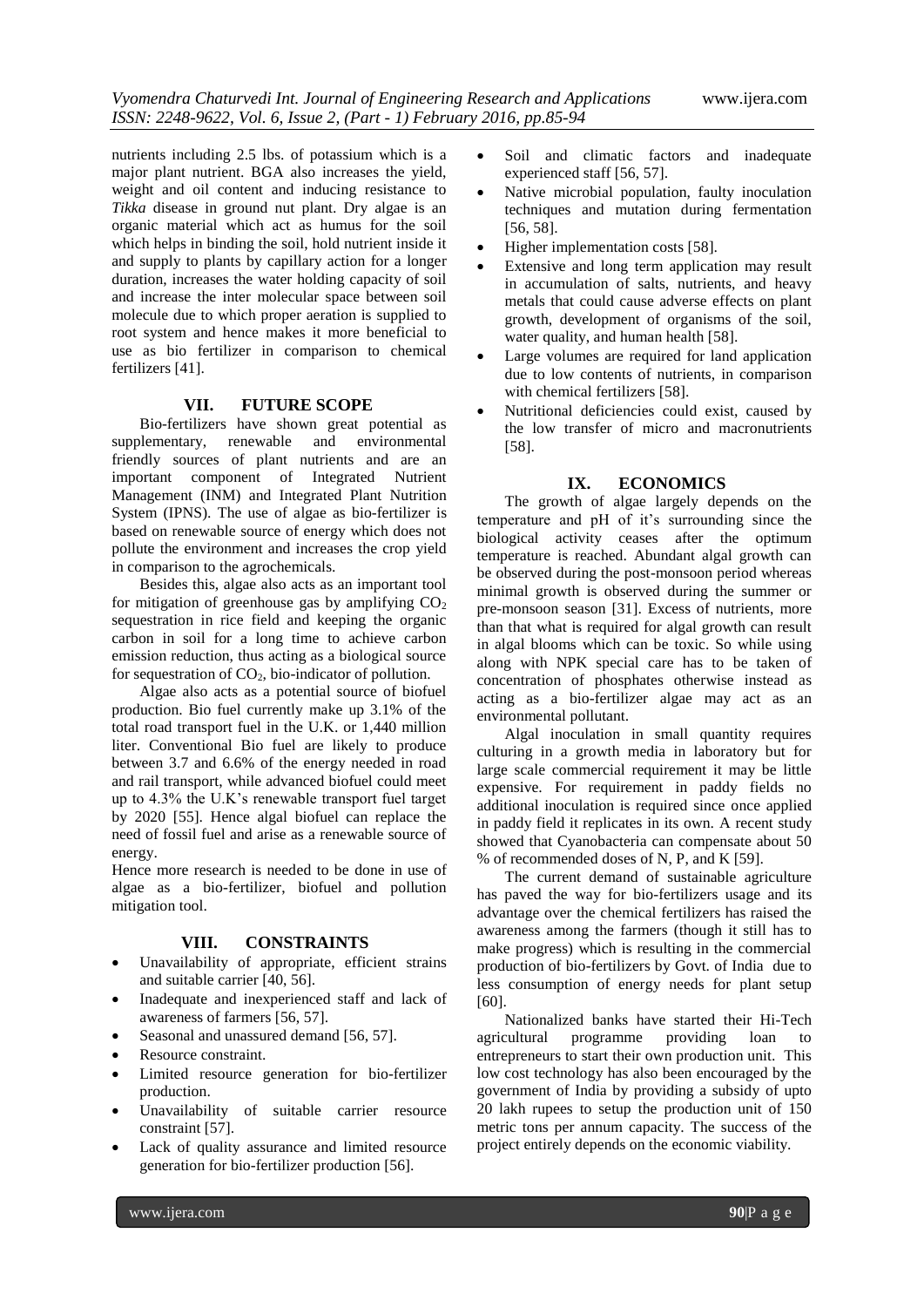#### **X. CONCLUSION**

Algal bio-fertilizers employ natural process for adding nutrients into the soil and thus has led to the decrease in the pollution and soil contamination. So this bio fertilizer can be regarded as the new alternative renewable energy source for coming generations, substituting the needs of chemical fertilizers and promoting sustainable agriculture. Algal bio-fertilizers not only provide nutrients to the plants but in fact also help in increasing plant growth and soil fertility. Algal bio-fertilizers play a major role in organic farming with no prerequisite requirement of large land.

In spite of having numerous advantages by its credit, bio-fertilizer application still experiences lags in India. These lags in India may arise by various reasons major among them is lack of awareness and knowledge in the farmers (who play major role in this regard). Also, the production of algal bio-fertilizer at present is confined only at the local level with very low production rate. Only developing, creating and inventing new techniques and methods doesn't imply their advantage or disadvantages, but information about its effective application and knowledge in masses creates a huge impact in success of that technique.

## **XI. Acknowledgements**

The author(s) are thankful to the Director, CSIR-CIMFR, Barwa Road, Dhanbad-826015, Jharkhand, India for providing all the necessary facility to complete the Interim project work and permission to publish this article.

#### **REFERENCES**

- [1] Kumar Nikhil, V. J. Loveson and T. N. Singh, Effect of bulk density on the growth and biomass of the selected grasses over overburden dumps around coal mining area, *Preceding of the 7th National Symposium on Environment,* ISM Dhanbad, Bihar, Feb 5- 7, 1998.
- [2] P. K. Singh, Kumar Nikhil, V. J. Loveson and T.N. Singh, Rapid Industrialization in Chota Nagpur Region and its impact on Environment – A case study in Dhanbad District, *11th National Convention of Mining Engineers on the occasion of World Environment Day*, CMRI Dhanbad, Bihar, June 5 – 6, 1998.
- [3] Kumar Nikhil, A field experience with bioreclamation of coal overburden dumps, *International symposium on Clean Coal Initiatives*, New Delhi, India, 1999.
- [4] Kumar Nikhil, V. J. Loveson and T. N. Singh, Change in nutrient status coal overburden dump top material after vegetation – An experimental study,

*International Conference on Environment & Agriculture*, Kathmandu, Nepal, Nov 1 – 3, 1998.

- [5] Kumar Nikhil, M. Sundararajan, T.B. Singh and A K Singh, Environmental Scenario for small and Medium scale Mining industries in India – Changes and challenges ahead, *National Seminar on Policies , Status & Legislation on small and medium mines, POSTALE*, CMRI Dhanbad, Jharkhand, 2002.
- [6] Kumar Nikhil, V. J. Loveson, A. K. Singh and R. Venugopal, Bio rehabilitation of reject dumps around coal washery area – A Conceptional Approach, *International Conference on Challenges in Coal & Mineral Beneficiations*, ISM – Dhanbad, Jharkhand, Dec 7 – 8, 2001.
- [7] Kumar Nikhil and V. J. Loveson, Impact of cropping pattern and pesticide control in water shed eco development and management, *International Conference on Pest & Pesticide for Sustainable Agriculture*, Kanpur, Uttar Pradesh, India, 1998.
- [8] Kumar Nikhil, Bio-fertilizer for the revegetation for coal over burden dumps top materials, *Asian Journal of Microbiology, Biotechnology & Environmental Science, 3 (4),* 2001, 301-305.
- [9] S. Sheraz Mahdi, G. I. Hassan , S. A. Samoon, H. A. Rather , Showkat A. Dar and B. Zehra, Bio-fertilizers in organic agriculture, *Journal of Phytology, 2(10),*  2010, 42-54.
- [10] D.J Mishra, Rajvir Singh, U.K. Mishra and Shahi Sudhir Kumar, Role of bio-fertilizer in organic agriculture: A review, *Research Journal of Recent Sciences, 2(ISC-2012),* 2013, 39-41.
- [11] Vinod Janardan Dhole, Kandali Srinivasalu Reddy, Genetic variation for phytic acid content in mungbean (Vigna radiata L. Wilczek), *The crop journal, 3,* 2015 157– 162.
- [12] Pramod Kumar, Madan Pal, Rohit Joshi and R. K. Sairam, Yield, growth and physiological responses of mung bean [Vigna radiata (L.) Wilczek] genotypes to waterlogging at vegetative stage, *Physiology and Molecular Biology of Plants, 19(2),*  April–June 2013, 209–220.
- [13] R. N. Adsule, S. S. Kadam , D. K. Salunkhe and B. S. Luh, Chemistry and technology of green gram (Vigna radiata [L.] Wilczek), *C R C Critical Reviews in Food Science and Nutrition, 25 (1),* 1986, 73-105.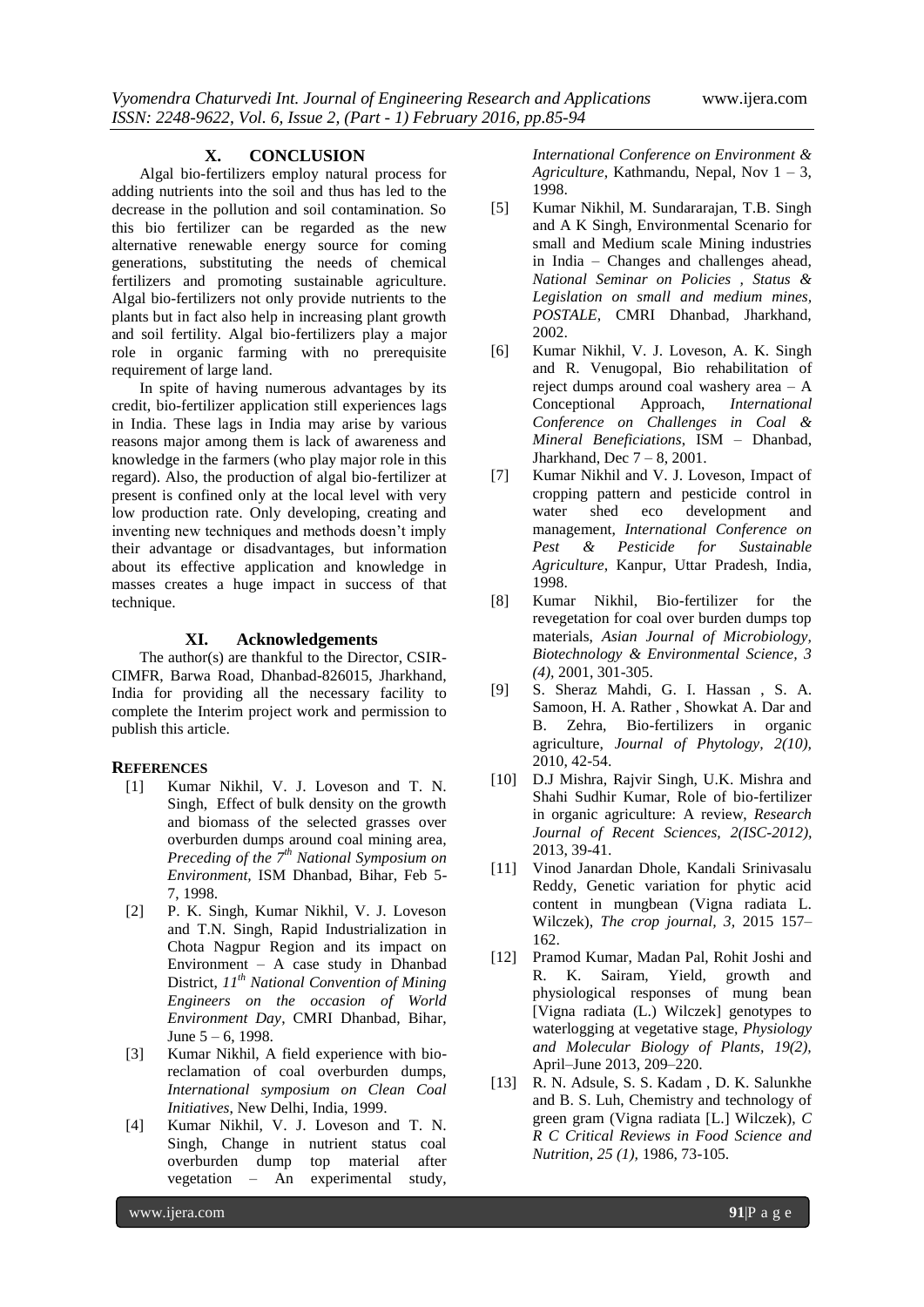- [14] S. K. Prasad, M. K. Singh and Jay Singh, Response of rhizobium inoculation and phosphorus levels on mungbean (Vigna radiata) under guava-based agri-horti system, *The Bioscan, 9(2),* 2014, 557-560.
- [15] Muraleedhar Aski, H. K. Dikshit, D. Singh, Laxman Prasad and Jyoti Kumari, Scientific Cultivation of Mungbean for Nutritional Security in India, *Popular Kheti, 3(2),* April-June, 2015, 18-27.
- [16] Pallabi Mishra and Debiprasad Dash, Rejuvenation of bio-fertilizer for sustainable agriculture and economic development. *Consilience: The Journal of Sustainable Development, 11(1)*, 2014, 41-61.
- [17] Peter J.G. Fernandes and Satish A. Bhalerao, Comparative study of bio-fertilization the growth and biochemical parameters of mungbean Vigna radiata (L, Wilczek), *International Journal of Scientific Research, 4(5),* 2015, 3-5.
- [18] T. Sivakumar, M. Ravikumar, M. Prakash and R. Thamizhmani, Comparative effect on bacterial bio-fertilizers on growth and yield of green gram (*Phaseolus radiata* L.) and cow pea (*Vigna siensis* Edhl.), *International Journal of Current Research And Academic Review*, *1(3),* 2013, 20-28.
- [19] Prajakta Patil, Pradnya Ghag and Sangram Patil, Use of bio-fertilizers and organic inputs - as LISA technology by farmers of Sangamner, *International Journal of Advancements in Research & Technology, 2(7),* July 2013, 28- 33.
- [20] Saeed Ahmad Asad, Asghari Bano, Muhammad Farooq , Muhammad Aslam and Aftab Afzal, Comparative study of the effects of bio-fertilizers on nodulation and yield characteristics of mung bean (Phaseolus vulgaris L.), *International Journal of Agriculture & Biology, 6(5),* 2004, 837–843.
- [21] S. Sujanya and S. Chandra, Effect of part replacement of chemical fertilizers with organic and bio-organic agents in ground nut, *Arachis hypogea, Journal of Algal Biomass Utilization, 2(4),* 2011, 38-41.
- [22] Jyoti S. Kawalekar, Role of bio-fertilizers and biopesticides for sustainable agriculture, *Journal of Bio. Innovation. 2 (3),* 2013, 73- 78.
- [23] H.R. Prabhudesai, Use of bio-fertilizers ( ICAR Research Complex, Goa; Krishi Vigyan Kendra,1999)
- [24] K. Marichamy and N. Aananthi, Biofertilizer: An eco-friendly source for sustainable agriculture, *Science Park Research Journal, 1(51),* July 2014, 1-6.
- [25] Kumar Nikhil and Sunil Kumar, Development of algae based technology to mitigate energy crisis in coal mining area, *First brain storming workshop on waste to energy,* CSIR –NEERI Nagpur held at Mumbai, Maharashtra, Aug 24-25, 2012.
- [26] Kumar Nikhil, Algae based technology to mitigate energy crisis in Dhanbad coal mining area, *International Conference on Energy Resource and Technology for Sustainable Development,* BESU, Shivpur, Howarh, West Bengal, Feb 7-8, 2013 (a).
- [27] Kumar Nikhil, Algal technology for providing green energy solution in Jharia coal field area in district Dhanbad Jharkhand, *National Seminal on present technology and safety scenario in mining and allied industries,* Department of mining engineering, IIT-BHU, Varanasi, Feb 25-27, 2013 (b)
- [28] Iqbal Ansari and Kumar Nikhil, Lignocellulosic bio decomposition : A green solution in coal mining area, *International Journal of Emerging Trends in Engineering Research, 2(3),* March 2014 (a), 104-206 (online).
- [29] Iqbal Ansari and Kumar Nikhil, Algal approach for sustainable development: A critical review, International Journal of Emerging Trends in Engineering Research, 2(4), April 2014 (b), 83-85 (online).
- [30] Kumar Nikhil, Development of algae based technology to mitigate energy crisis in coal mining areas, *International Journal of Environmental Technology and Management*, *17 (2,3,4),* May 2014, 334- 363 (online).
- [31] Deepanjali Singh and Kumar Nikhil, Algae for lipid as renewable energy source in coal mining area: A critical review, *International Journal of Engineering and Technical Research, 2(5),* May 2014 (a), 172-174.
- [32] Deepanjali Singh and Kumar Nikhil, Extraction of lipid from algae grown in different coal open cast mining areas of Jharia coal field under district Dhanbad, Jharkhand: An experimental study, *International Journal of Current Research and Review,* 6(14), August 2014 (b), 13-16.
- [33] Kumar Gaurav, Kumar Nikhil and Iqbal Ansari, Bioreclamation of mine waste water through algae: An experimental approach, *International Journal of Engineering and Technical Research, 2(5),* May 2014, 265- 269 (online).
- [34] S. Vidyashankar, G. A. Ravishankar, Algaebased bioremediation: Bioproducts and biofuels for biobusiness in M.N.V. Prasad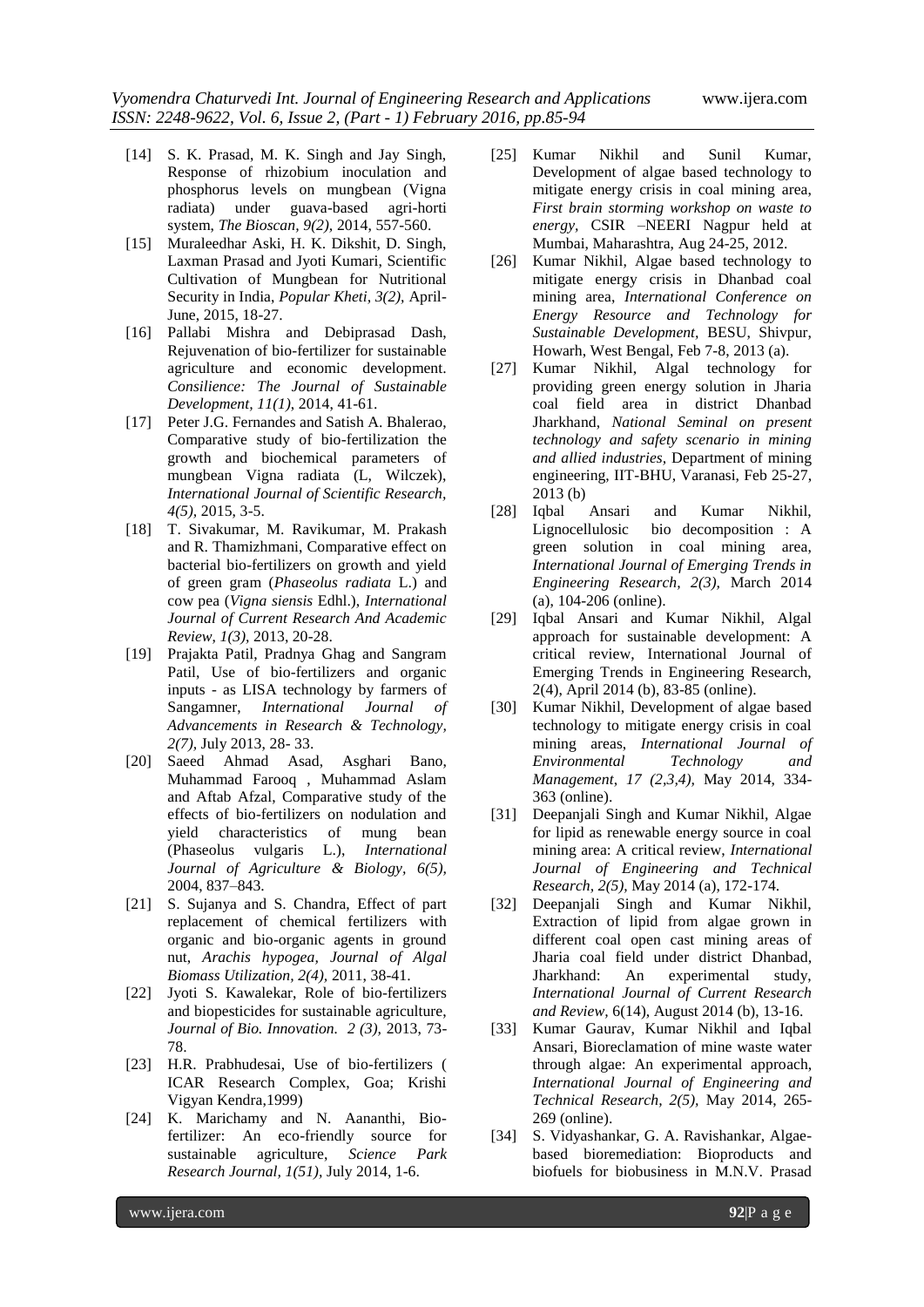(Ed.), *Bioremediation and Bioeconomy,*  (Elsevier, October 2015) 457-493 (online).

- [35] Ghanshyam Paswan and Kumar Nikhil, Biopurification of waste water through algae – A review, *International Journal of Engineering and Technical Research, 2(4),* April 2014, 71-73.
- [36] Ashutosh Kumar Agrawal and Kumar Nikhil, Algal Biodiversity in coal field area – A critical review, *International Journal of Engineering and Technical Research, 2(6),* June 2014, 176-178.
- [37] Ashutosh Kumar Agrawal and Kumar Nikhil, Biopurification of mine waste water through aquatic plants – A review, *International Journal of Engineering and Technical Research, 2(6),* June 2014, 186- 188.
- [38] Ashutosh Kumar Agrawal and Kumar Nikhil, Algal distribution and quality of water in different in different aquatic water in district Dhanbad, *International Journal of Science and Research, 4(2),* Feb 2015, 358- 363 (online).
- [39] Pawan Kumar Gupta, Kumar Nikhil and Kumar Mayank, Phytoremediation of waste water through aquatic plants for the change detection analysis in the chemical parameters within the district Dhanbad, Jharkhand, *International Journal of Research in Engineering and Technology, 4(2),* Feb 2015, 243-252.
- [40] R. Wang, et al, The research progress of  $CO<sub>2</sub>$  sequestration by algal bio-fertilizer in China, *Journal of CO2 Utilization, 11,*  September 2015, 67-70.
- [41] Saurabh Prakash and Kumar Nikhil, Algae as a Soil Conditioner, *International Journal of Engineering and Technical Research, 2(4),* April 2014, 68-70.
- [42] K. Thamizh Selvi and K. Sivakumar, Effect of Cyanobacteria on growth and yield parameters in *Oryza sativa*, variety (ADT 38), *International Journal of Development Research, 2(6),* June 2012, 1008-1011.
- [43] Martin M. Kulik, The potential for using cyanobacteria (blue-green algae) and algae in the biological control of plant pathogenic bacteria and fungi, *European Journal of Plant Pathology, 101,* March 1995, 585-599.
- [44] R. Nisha, A. Kaushik, C.P. Kaushik. Effect of indigenous cyanobacterial application on structural stability and productivity of an organically poor semi-arid soil, *Geoderma, 1(2),* Feb 2007, 49-56.
- [45] Gregory M. Wagner, Azolla: A review of its biology and utilization, *The Botanical Review, 63(1),* Jan-Mar 1997, 1-26.
- [46] N. Abdel-Raouf, A. A. Al-Homaidan and I.B.M. Ibraheem, Agricultural importance of algae, African Journal of Biotechnology, *11(54),* July 2012, 11648-11658.
- [47] P. A. Roger and P. A. Reynaud, Free living blue-green algae in tropical soils, in Y. Dommergues and H. Diem (Eds.), *Microbiology of tropical soils and plant productivity,* (La Hague: Martinus Nijhoff Publisher, 1982) 147-168.
- [48] D. Sahu, I. Priyadarshani and B. Rath, Cyanobacteria - As potential bio-fertilizer, *CIBTech Journal of Microbiology, 1(2-3),*  Jul.-Sept. & Oct.-Dec 2012, 20-26.
- [49] Z. Shariatmadari, H. Riahi and S. Shokravi, Study of soil blue-green algae and their effect on seed germination and plant growth of vegetable crops, *Rostaniha, 12(2),* 2011, 101-110.
- [50] H. Saadatnia and H. Riahi, Cyanobacteria from paddy fields in Iran as a bio-fertilizer in rice plants, *Plant Soil and Environment., 55 (5),* 2009, 207–212.
- [51] Onder Uysal, F. Ozge Uysal and Kamil Ekinci, Evaluation of Microalgae as Microbial Fertilizer, *European Journal of Sustainable Development, 4(2),* 2015, 77-82.
- [52] Shah Alam, Rajendra Kumar Seth, Comparative study on effect of chemical and bio-fertilizer on growth, development and yield production of paddy crop (Oryza sativa), *International Journal of Science and Research*, *3(9),* September 2014, 2319-7064 (online).
- [53] A. F. Safinaz and Ragaa, Effect of some red marine algae as bio-fertilizers on growth of maize (*Zea mayz* L.) plants, *A. H. International Food Research Journal, 20(4),* 2013, 1629-1632.
- [54] Amit Nalawde and Satish A. Bhalerao, Effect of Bio-fertilizer (Azotobacter sp.) on the Growth of Blackgram *Vigna mungo* (L.) Hepper, *International Journal of Current Research in Bioscience and Plant Biology, 2(5),* 2015, 20-23.
- [55] Ghanshyam Paswan, Saurabh Prakash and Kumar Nikhil, Biofuel as green energy source: A review. *International Journal of Engineering and Technical Research, 2(3),*  March 2014, 124-126.
- [56] Kaushal Kumar, U. N. Shukla, Dharmendra Kumar, Anil Kumar Pant and S. K. Prasad, Bio-Fertilizers for Organic Agriculture, *Popular Kheti, 1(4),* October-December, 2013, 91-96.
- [57] Mohd Mazid and Taqi Ahmed Khan, Future of Bio-fertilizers in Indian Agriculture: An Overview, *International Journal of*